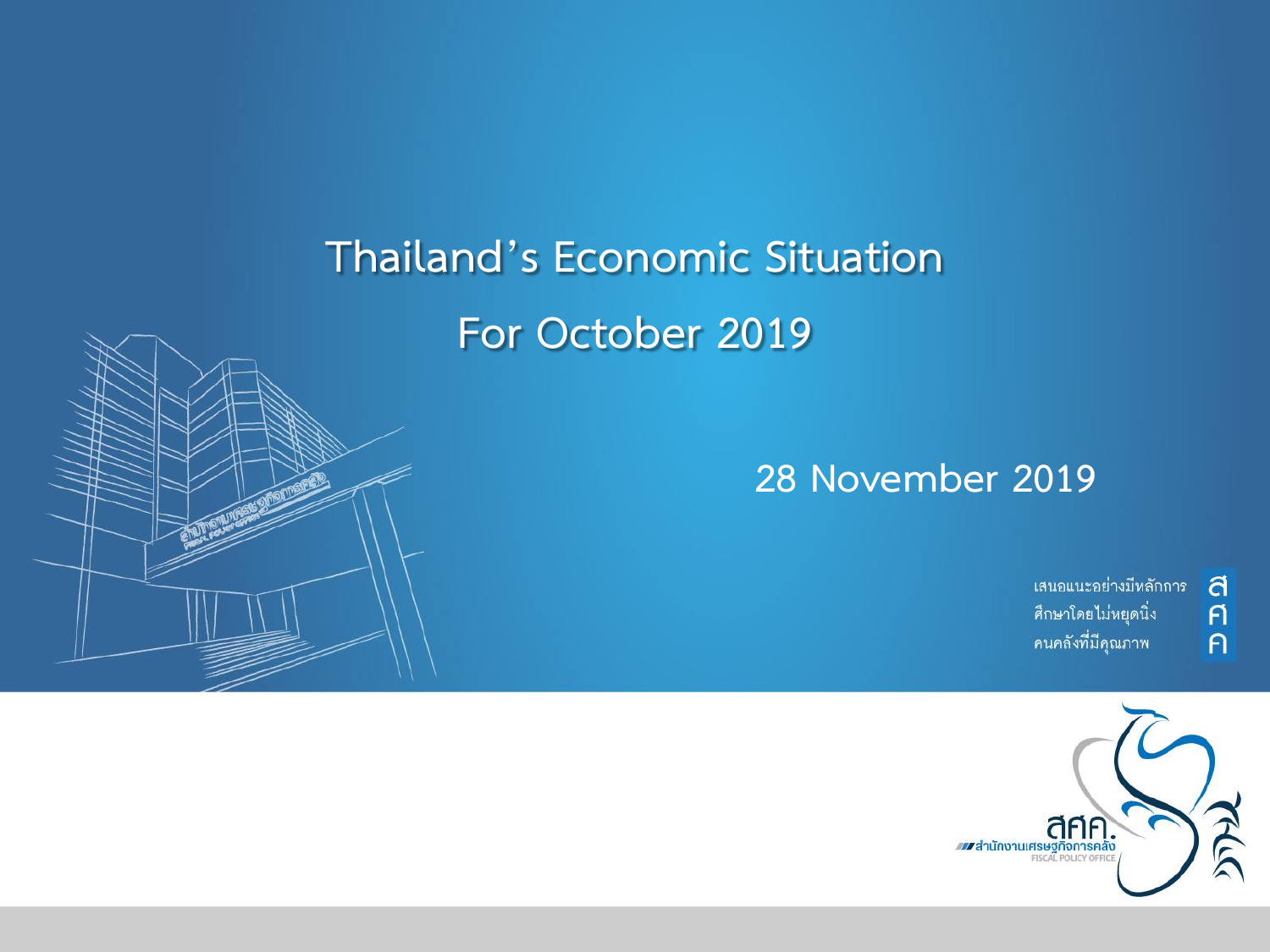F

 $\bigcap$ 

#### **Thailand's Economic Indicators : Consumption** ์ ศึกษาโดยไม่หยุดนี้ง คนคลังที่มีคุณภาพ



| Growth rate: %YOY                      |           |         |         |         | 2018           |                |         |         |                | 2019    |          |            |
|----------------------------------------|-----------|---------|---------|---------|----------------|----------------|---------|---------|----------------|---------|----------|------------|
| (Share of GDP)                         | 2017      | 2018    | Q1      | Q2      | Q <sub>3</sub> | Q <sub>4</sub> | Q1      | Q2      | Q <sub>3</sub> | Sep     | Oct      | <b>YTD</b> |
| Real GDP (%YoY)                        | 4.0%      | 4.1%    | 5.0%    | 4.7%    | 3.2%           | 3.6%           | 2.8%    | 2.3%    | 2.4%           | ٠       | $\sim$ 1 | 2.5%       |
| Private Consumption (50.7%)            | 3.0%      | 4.6%    | 3.8%    | 4.1%    | 5.2%           | 5.4%           | 4.9%    | 4.6%    | 4.2%           | ۰       | ÷        | 4.5%       |
| Real VAT (%YoY)                        | 3.7%      | 5.6%    | 4.1%    | 6.0%    | 6.6%           | 5.8%           | 1.7%    | 0.4%    | $-5.7%$        | $-2.3%$ | $-4.9%$  | $-1.6%$    |
| %qoq SA / %mom SA                      |           |         | 2.1%    | 2.0%    | 2.4%           | $-0.7%$        | $-1.8%$ | 0.5%    | $-3.7\%$       | $-2.7%$ | 2.8%     |            |
| Imports of consumption goods (%YoY)    | 4.7%      | 8.4%    | 7.6%    | 11.6%   | 6.1%           | 8.2%           | 0.7%    | $-1.5%$ | 8.1%           | 10.0%   | $-1.8%$  | 1.9%       |
| %gog SA / %mom SA                      | <b>PO</b> |         | 2.2%    | 4.5%    | $-2.7%$        | 4.2%           | $-5.0%$ | 2.1%    | 7.1%           | 7.5%    | $-2.2%$  |            |
| Passenger car sales (%YoY)             | 23.7%     | 15.4%   | 12.1%   | 23.6%   | 21.2%          | 6.8%           | 13.9%   | 3.7%    | $-1.7%$        | $-2.4%$ | $-7.6%$  | 3.7%       |
| %gog SA / %mom SA                      |           |         | $-1.5%$ | 8.5%    | 1.3%           | $-0.8%$        | 4.2%    | $-1.2%$ | $-3.3%$        | $-2.0%$ | $-2.7%$  |            |
| Registration of new Motorcycles (%YoY) | 4.5%      | $-2.9%$ | $-1.7%$ | $-5.8%$ | $-3.7%$        | $-0.2%$        | $-0.1%$ | $-7.1%$ | 0.9%           | $-3.2%$ | 2.0%     | $-1.8%$    |
| %qoq SA / %mom SA                      |           |         | $-4.1%$ | 0.8%    | $-1.8%$        | 4.9%           | $-3.8%$ | $-6.4%$ | 6.9%           | $-4.7%$ | 11.6%    |            |
| Consumer Confidence Index (level)      | 64.0      | 67.8    | 66.7    | 67.5    | 69.6           | 67.4           | 68.1    | 64.8    | 60.8           | 59.3    | 57.9     | 63.9       |
| Real farm income (FPO) (%YoY)          | 3.6%      | 1.7%    | $-3.8%$ | 5.6%    | 6.7%           | 0.9%           | $-0.2%$ | $-1.6%$ | 2.7%           | 2.9%    | 0.1%     | 0.3%       |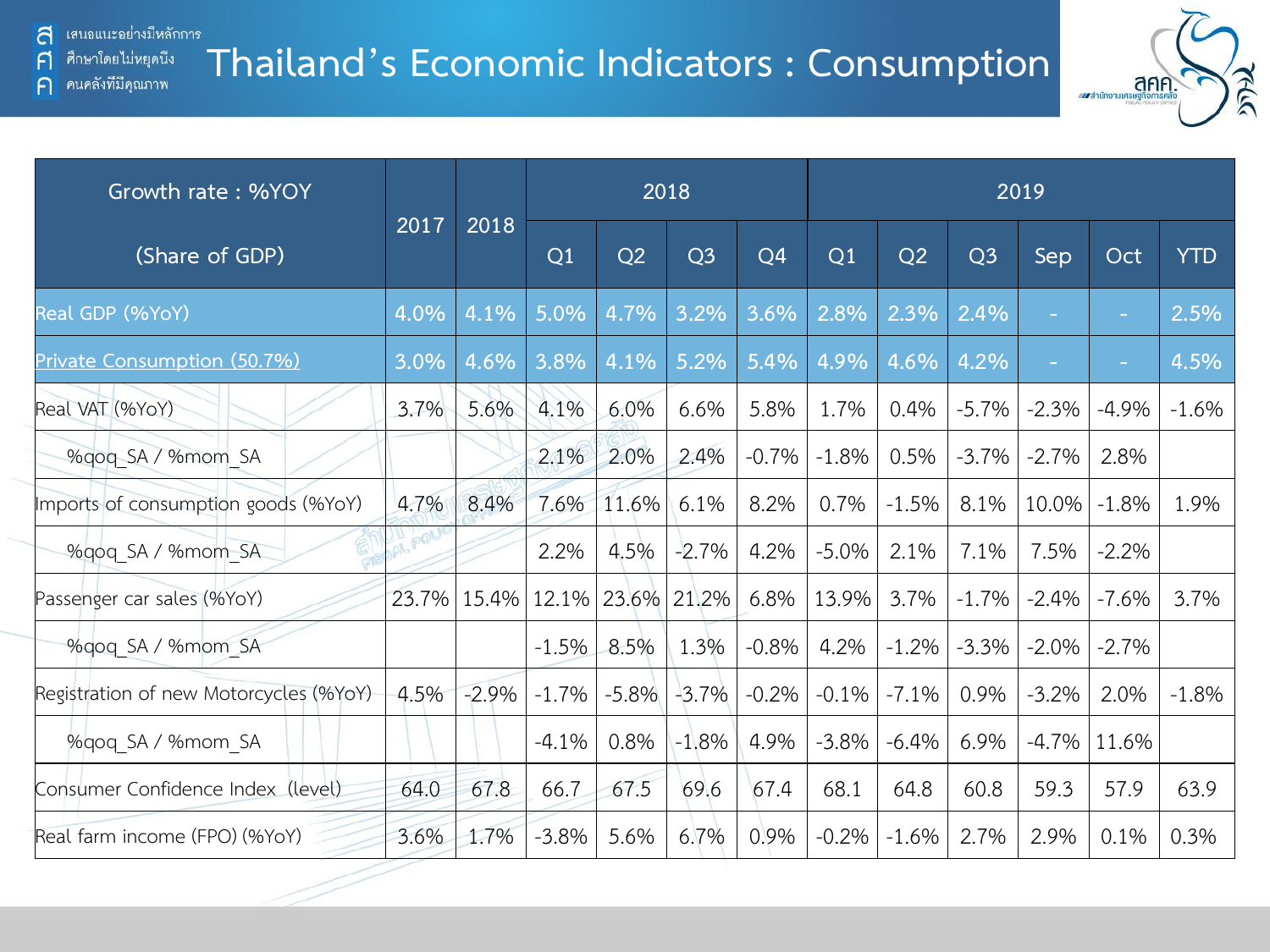คนคลังที่มีคุณภาพ

 $\mathsf{F}$ 

 $\bigcap$ 

### **Thailand's Economic Indicators : Investment**



| Growth rate: %YOY                                       |          |       |       |         | 2018           |         | 2019           |                 |                |                          |                      |            |  |  |
|---------------------------------------------------------|----------|-------|-------|---------|----------------|---------|----------------|-----------------|----------------|--------------------------|----------------------|------------|--|--|
| (Share of GDP)                                          | 2017     | 2018  | Q1    | Q2      | Q <sub>3</sub> | Q4      | Q <sub>1</sub> | Q2              | Q <sub>3</sub> | Sep                      | Oct                  | <b>YTD</b> |  |  |
| Private investment (17.7%)                              | 2.9%     | 3.9%  | 3.1%  | 3.1%    | 3.8%           | 5.5%    | 4.4%           | 2.1%            | 2.4%           | $\sim$                   | $\sim$               | 3.0%       |  |  |
| Private investment in equipment (14.2%)                 | 3.9%     | 3.9%  | 3.1%  | 3.3%    | 3.4%           | 5.6%    | 5.1%           | 2.4%            | 3.1%           | ٠                        | $\sim$               | 3.5%       |  |  |
| Private investment in construction (3.5%)               | $-0.9\%$ | 4.1%  | 3.1%  | 2.8%    | 5.2%           | 5.1%    | 1.8%           | 0.9%            | 0.0%           | $\overline{\phantom{a}}$ | ÷                    | 0.8%       |  |  |
| Private Investment in Equipment Indicators              |          |       |       |         |                |         |                |                 |                |                          |                      |            |  |  |
| Imports of capital goods (volume) (%YoY)                | 6.3%     | 3.4%  | 9.1%  | 5.6%    | $-1.1%$        | 0.5%    | $-9.5%$        | $-6.1%$         | $-1.0%$        | $-2.7%$                  | 1.0%                 | $-4.9%$    |  |  |
| %gog SA / %mom SA                                       |          |       | 5.0%  | $-1.4%$ | $-3.5%$        | 0.4%    | $-5.3%$        | 2.6%            | 1.4%           | 1.0%                     | 5.3%                 |            |  |  |
| Commercial car sales (%YoY)                             | 7.5%     | 22.2% | 13.0% | 28.2%   | 22.8%          | 25.0%   | 9.5%           | 2.9%            |                |                          | -11.3% -21.4% -13.5% | $-1.3%$    |  |  |
| %gog SA / %mom SA                                       |          |       | 10.5% | 10.0%   | 2.8%           | 0.3%    | $-3.3%$        | 2.8%            | $-11.0\%$      | $-9.6\%$                 | 9.0%                 |            |  |  |
| Private Investment in Construction<br><b>Indicators</b> |          |       |       |         |                |         |                |                 |                |                          |                      |            |  |  |
| Real estate tax collection (%YoY)                       | $-0.9%$  | 13.2% | 14.8% | 16.8%   | 10.8%          | 11.2%   | 4.9%           | $-15.6%$        | $-2.3%$        | 8.5%                     | $ -12.8\% $          | $-5.5%$    |  |  |
| %gog SA / %mom SA                                       |          |       | 6.3%  | 6.4%    | $-1.2%$        | $-0.3%$ | 0.1%           | $-14.3\%$ 13.9% |                | 5.1%                     | $-9.0\%$             |            |  |  |
| Cement sales (%YoY)                                     | 1.3%     | 4.9%  | 1.6%  | 4.0%    | 8.8%           | 5.6%    | $-3.0%$        | $-3.9\%$        | $-9.2%$        | $-10.0\%$                | $-9.0\%$             | $-5.7\%$   |  |  |
| %gog SA / %mom SA                                       |          |       | 2.0%  | $-0.1%$ | 4.5%           | $-0.9%$ | $-6.3%$        | $-0.8%$         | $-1.5%$        | 4.3%                     | 0.3%                 |            |  |  |
| Construction Materials Index (CMI) (%YoY)               | 1.9%     | 2.6%  | 2.8%  | 3.6%    | 3.2%           | 1.0%    | 0.0%           | 0.0%            | $-2.4%$        | $-2.8%$                  | $-3.1%$              | $-1.0%$    |  |  |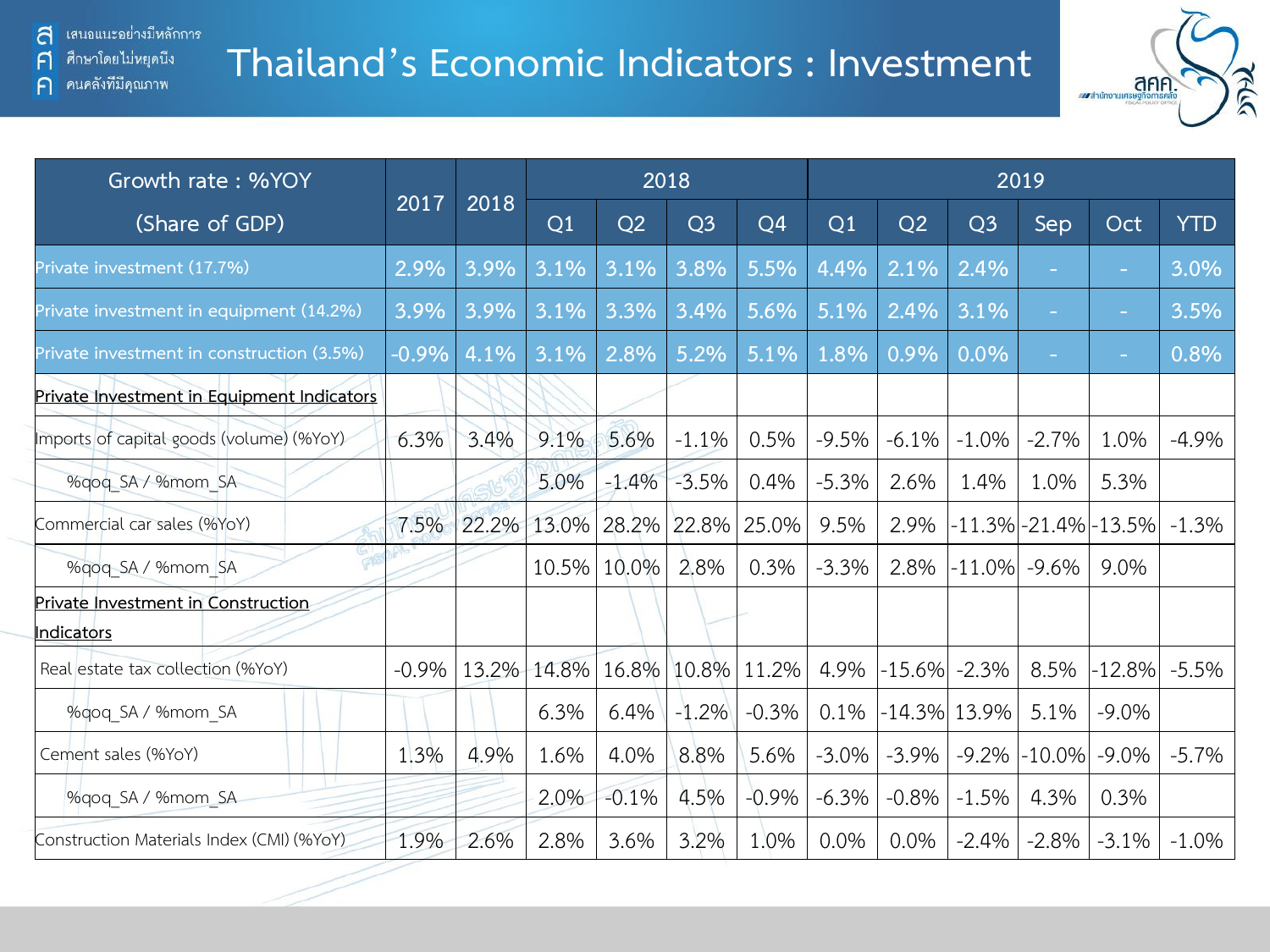ิคนคลังที่มีคุณภาพ

 $\bigcap$ 

#### **Thailand's Economic Indicators : Fiscal sector**





|                              |                   |                   | <b>FY2018</b>                                                                                   |       | <b>FY2019</b>                 |                    |                                |       |                   |             |          |          |  |  |  |
|------------------------------|-------------------|-------------------|-------------------------------------------------------------------------------------------------|-------|-------------------------------|--------------------|--------------------------------|-------|-------------------|-------------|----------|----------|--|--|--|
| Expenditure                  | <b>FY2017</b>     | <b>FY2018</b>     | Q <sub>3</sub><br>Q4/<br>Q1/<br>Q2/<br><b>FY18</b><br><b>FY19</b><br><b>FY18</b><br><b>FY19</b> |       | Q <sub>3</sub><br><b>FY19</b> | Q4/<br><b>FY19</b> | <b>Budget</b><br>Frame<br>work | Sep   | Oct               | <b>FYTD</b> |          |          |  |  |  |
|                              |                   |                   |                                                                                                 |       |                               |                    |                                |       | FY2019            |             |          |          |  |  |  |
| 1. Current Year F2019        | $2,686.6$ 2,792.1 |                   | 695.6                                                                                           | 625.9 | 893.0                         | 669.2              | 590.2                          | 635.9 | $ 3,000.0 $ 258.0 |             | 347.5    | 347.5    |  |  |  |
| %YoY                         | 4.2%              | 3.9%              | 11.3%                                                                                           | 2.8%  | $-0.5%$                       | 16.8%              | $-15.1%$                       | 1.6%  | $-1.6%$           | 0.7%        | $-22.4%$ | $-22.4%$ |  |  |  |
| Disbursement rate(%)         | 91.9%             | 91.5%             | 22.8%                                                                                           | 20.5% | 29.8%                         | 22.3%              | 19.7%                          | 21.2% |                   | 8.6%        | 11.6%    | 11.6%    |  |  |  |
| 2. Carry Over                | 204.0             | 215.1             | 42.8                                                                                            | 44.7  | 70.8                          | 61.0               | 71.3                           | 51.8  | 255.8             | 30.7        | 20.7     | 20.7     |  |  |  |
| 3. Total Expenditure $(1+2)$ |                   | $2,890.5$ 3,007.2 | 738.4                                                                                           | 670.6 | 963.7                         | 730.2              | 661.5                          | 687.7 |                   | 288.7       | 368.2    | 368.2    |  |  |  |
| %YoY                         | 3.0%              | 4.0%              | 13.3%                                                                                           | 5.9%  | $-0.4%$                       | 15.8%              | $-10.4%$                       | 2.5%  | $-3.5%$           | 3.6%        | $-21.4%$ | $-21.4%$ |  |  |  |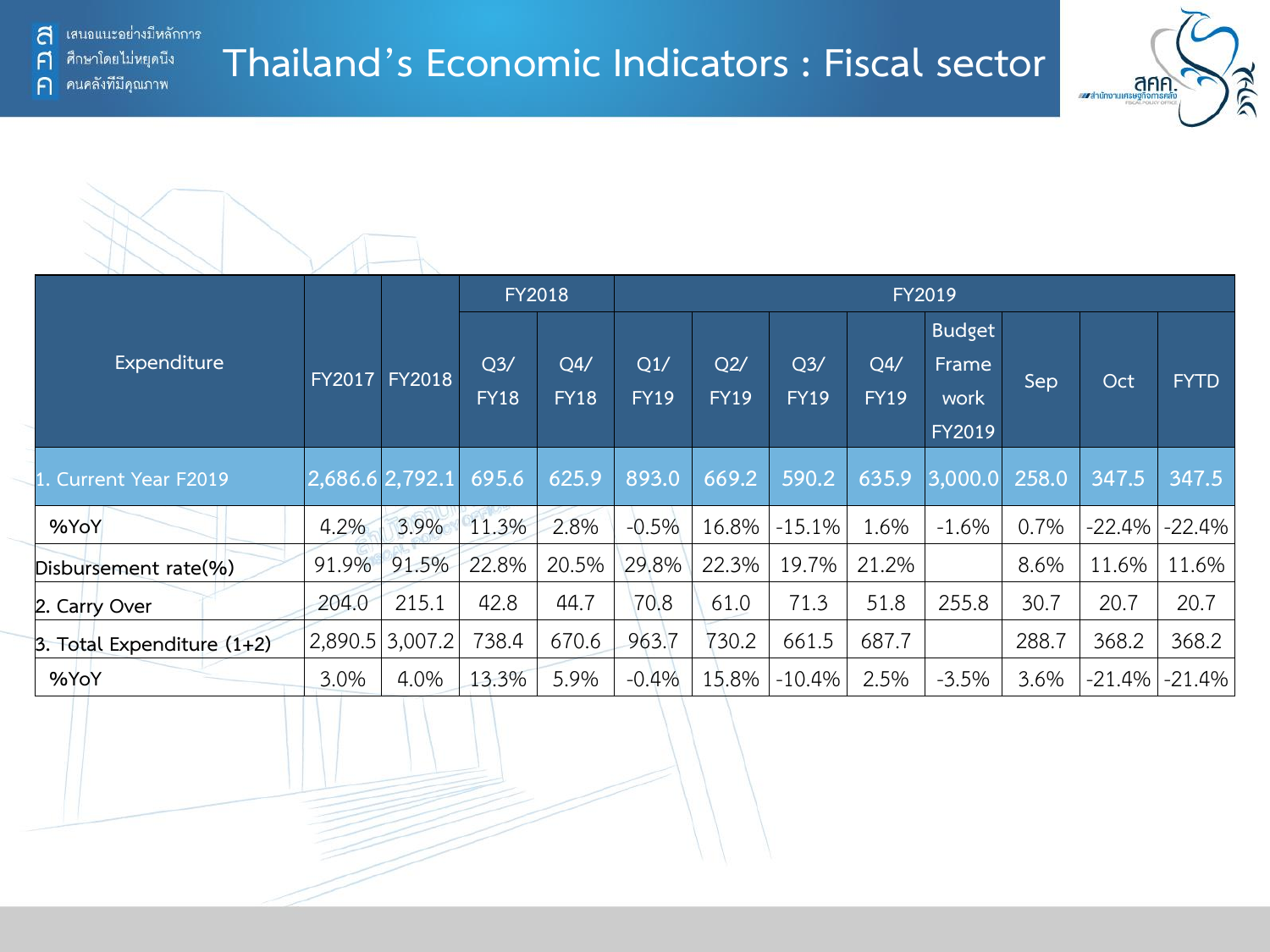คนคลังที่มีคุณภาพ

 $\mathsf{F}$ 

 $\bigcap$ 

#### **Thailand's Economic Indicators : Fiscal sector**



|                                     |         |               |                    | FY2018             | FY2019             |                    |                    |                    |                                            |         |          |             |  |  |  |
|-------------------------------------|---------|---------------|--------------------|--------------------|--------------------|--------------------|--------------------|--------------------|--------------------------------------------|---------|----------|-------------|--|--|--|
| Expenditure<br>(Unit: Billion Baht) |         | FY2017 FY2018 | Q3/<br><b>FY18</b> | Q4/<br><b>FY18</b> | Q1/<br><b>FY19</b> | Q2/<br><b>FY19</b> | Q3/<br><b>FY19</b> | Q4/<br><b>FY19</b> | <b>Budget</b><br>Frame<br>work<br>(FY2019) | Sep     | Oct      | <b>FYTD</b> |  |  |  |
| <b>Current Year FY2019</b>          | 2,686.6 | 2,792.1       | 695.6              | 625.9              | 893.0              | 669.2              | 590.2              | 635.9              | 3,000.0                                    | 258.0   | 347.5    | 347.5       |  |  |  |
| %YoY                                | 4.2%    | 3.9%          | 11.3%              | 2.8%               | $-0.5%$            | 16.8%              | $-15.1%$           | 1.6%               | $-1.6%$                                    | 0.7%    | $-22.4%$ | $-22.4%$    |  |  |  |
| Disbursement Rate (%)               | 91.9%   | 91.5%         | 22.8%              | 20.5%              | 29.8%              | 22.3%              | 19.7%              | 21.2%              |                                            | 8.6%    | 11.6%    | 11.6%       |  |  |  |
| <b>Current Expenditure</b>          | 2,305.8 | 2,411.8       | 603.7              | 518.3              | 817.7              | 569.0              | 497.5              | 516.8              | 2,448.9                                    | 201.8   | 337.0    | 337.0       |  |  |  |
| %YoY                                | 4.1%    | 4.6%          | 11.5%              | 3.1%               | 0.9%               | 18.8%              | $-17.6%$           | $-0.3%$            | $-2.4%$                                    | $-2.6%$ | $-20.2%$ | $-20.2%$    |  |  |  |
| Disbursement Rate (%)               | 98.6%   | 96.1%         | 24.0%              | 20.6%              | 33.4%              | 23.2%              | 20.3%              | 21.1%              |                                            | 8.2%    | 14.3%    | 14.3%       |  |  |  |
| Capital Expenditure                 | 380.8   | 380.3         | 91.9               | 107.6              | 75.2               | 100.2              | 92.7               | 119.0              | 551.1                                      | 56.2    | 10.5     | 10.5        |  |  |  |
| %YoY                                | 4.4%    | $-0.1%$       | 10.0%              | 1.3%               | $-13.7%$           | 7.0%               | 0.8%               | 10.6%              | 2.1%                                       | 14.6%   | $-58.7%$ | $-58.7%$    |  |  |  |
| Disbursement Rate (%)               | 65.3%   | 70.5%         | 17.0%              | 19.9%              | 13.7%              | 18.2%              | 16.8%              | 21.6%              |                                            | 10.2%   | 1.6%     | 1.6%        |  |  |  |
| <b>Carry Over</b>                   | 204.0   | 215.1         | 42.8               | 44.7               | 70.8               | 61.0               | 71.3               | 51.8               | 255.8                                      | 30.7    | 20.7     | 20.7        |  |  |  |
| Fotal Expenditure (1+2)             | 2,890.5 | 3,007.2       | 738.4              | 670.6              | 963.7              | 730.2              | 661.5              | 687.7              | 3,255.8                                    | 288.7   | 368.2    | 368.2       |  |  |  |
| %YoY                                | 3.0%    | 4.0%          | 13.3%              | 5.9%               | $-0.4%$            | 15.8%              | $-10.4%$           | 2.5%               | $-3.5%$                                    | 3.6%    | $-21.4%$ | $-21.4%$    |  |  |  |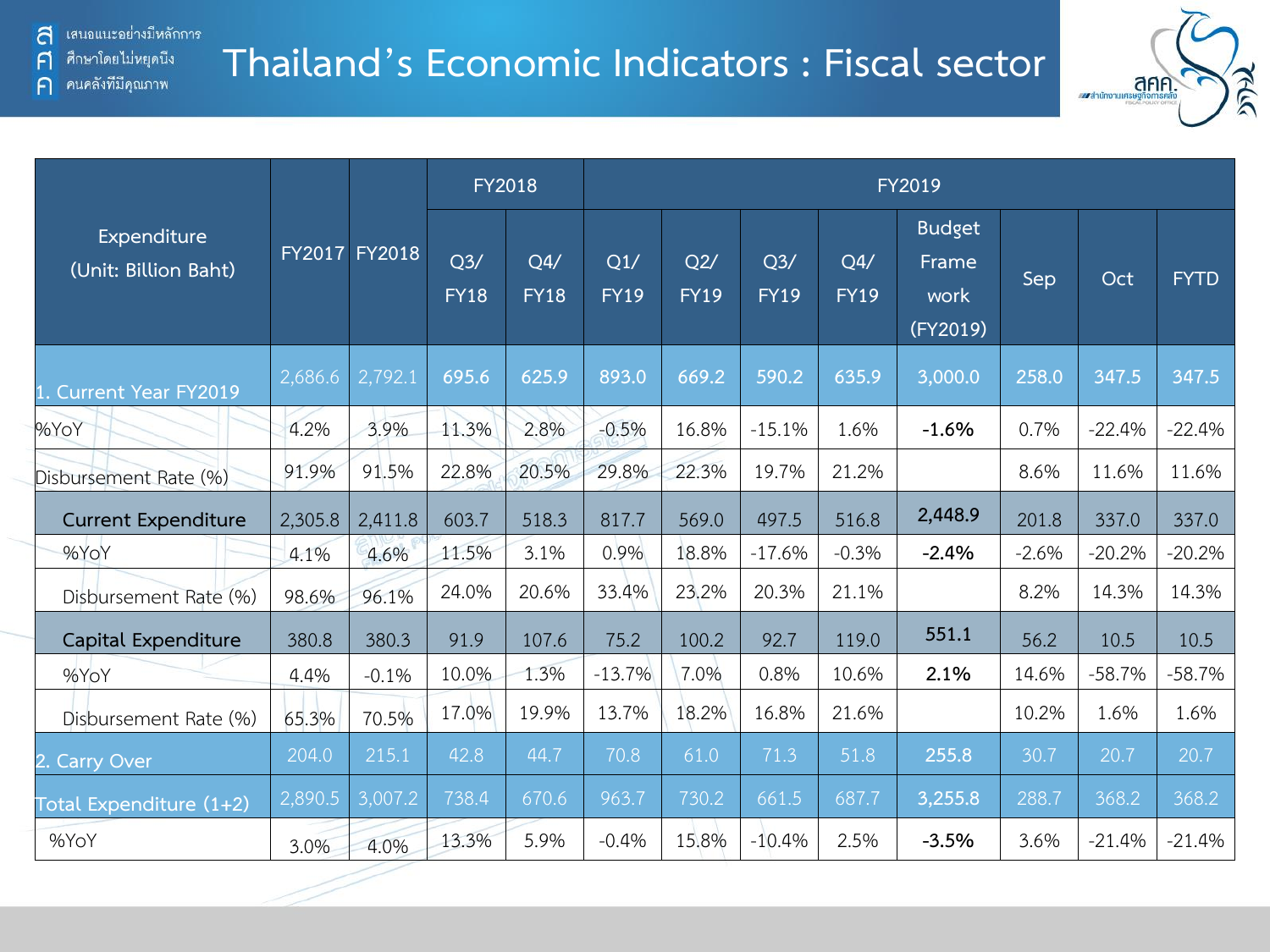#### **Thailand's Economic Indicators : Exports**



|                                           |              |         |         |         |         | 2018           |                |          |          | 2019           |          |          |            |
|-------------------------------------------|--------------|---------|---------|---------|---------|----------------|----------------|----------|----------|----------------|----------|----------|------------|
| Export                                    | <b>Share</b> | 2017    | 2018    | Q1      | Q2      | Q <sub>3</sub> | Q <sub>4</sub> | Q1       | Q2       | Q <sub>3</sub> | Sep      | Oct      | <b>YTD</b> |
| Real Exports of goods (77.3%)             |              | 5.7%    | 4.1%    | 7.2%    | 9.5%    | $-0.5%$        | 0.8%           | $-5.9%$  | $-5.8%$  |                |          |          | $-5.8%$    |
| Value \$ term (Custom Dep.) %YoY          |              | 9.9%    | 6.9%    | 12.2%   | 11.2%   | 3.0%           | 2.0%           | $-2.1%$  | $-3.8%$  | $-0.5%$        | $-1.4%$  | $-4.5%$  | $-2.4%$    |
| Price \$ term (Ministry of Commerce) %YoY |              | 3.6%    | 3.4%    | 4.7%    | 4.7%    | 4.5%           | 3.0%           | 1.6%     | 0.4%     | 0.2%           | 0.3%     | $-0.2%$  | 0.3%       |
| Volume \$ term (FPO) %YoY                 |              | 6.0%    | 3.4%    | 7.1%    | 7.1%    | 6.4%           | 0.0%           | 0.3%     | $-2.4%$  | $-3.9%$        | $-1.7%$  | $-4.3%$  | $-2.6%$    |
| <b>Real Exports of Major Goods</b>        |              |         |         |         |         |                |                |          |          |                |          |          |            |
| Electronic Goods %YoY                     | 15.2%        | 13.6%   | 4.4%    | 16.5%   | 10.1%   | 1.9%           | $-7.8%$        | $-12.3%$ | $-8.9%$  | $-7.3%$        | $-7.8%$  | $-1.7%$  | $-8.7%$    |
| Volume \$ term %YoY                       |              | 13.7%   | 1.8%    | 14.0%   | 14.0%   | 6.7%           | $-1.0%$        | $-10.0%$ | $-13.4%$ | $-9.2%$        | $-7.2%$  | $-0.9%$  | $-9.0%$    |
| Vehicle %YoY                              | 14.9%        | 5.5%    | 9.6%    | 20.3%   | 20.3%   | 16.3%          | 7.5%           | $-3.6%$  | $-6.6%$  | $-7.7%$        | 5.8%     | 0.1%     | $-5.6%$    |
| Volume \$ term %YoY                       |              | 4.6%    | 8.4%    | 18.5%   | 18.5%   | 14.5%          | 6.1%           | $-3.8%$  | $-6.7%$  | $-7.7%$        | 7.0%     | 1.2%     | $-5.5%$    |
| Electrical Appliance %YoY                 | 9.6%         | 6.3%    | 3.6%    | 5.8%    | 5.8%    | 3.9%           | 3.6%           | 1.1%     | 0.0%     | $-1.2%$        | 6.5%     | 0.5%     | $-0.1%$    |
| Volume \$ term %YoY                       |              | 4.0%    | 1.0%    | 0.8%    | 0.8%    | 0.5%           | 2.1%           | 0.5%     | 0.0%     | $-1.2%$        | 5.9%     | $-0.2%$  | $-0.3%$    |
| Agriculture %YoY                          | 9.2%         | 17.8%   | 1.1%    | 0.6%    | 0.6%    | 6.7%           | 1.6%           | $-3.8%$  | $-0.8%$  | $-4.3%$        | $-14.5%$ | $-15.3%$ | $-4.9%$    |
| Volume \$ term %YoY                       |              | 7.3%    | $-4.9%$ | $-9.4%$ | $-9.4%$ | $-2.0%$        | $-2.1%$        | $-5.8%$  | $-1.9%$  | $-6.3%$        | $-19.1%$ | $-19.0%$ | $-7.8%$    |
| Agro-Industry %YoY                        | 7.2%         | $-0.8%$ | 7.0%    | 10.0%   | 10.0%   | 9.2%           | 6.1%           | 3.0%     | $-1.8%$  | $-1.7%$        | 11.5%    | 9.5%     | 0.8%       |
| Volume \$ term %YoY                       |              | $-8.2%$ | 6.8%    | 5.4%    | 5.4%    | 8.3%           | 8.0%           | 5.4%     | $-0.6%$  | $-1.3%$        | 10.8%    | 9.2%     | 1.0%       |
| Mineral and Fuel %YoY                     | 4.4%         | 29.3%   | 28.1%   | 38.3%   | 38.3%   | 29.7%          | 29.7%          | 18.1%    | $-9.6%$  | $-13.8%$       | $-22.8%$ | $-34.5%$ | $-19.0%$   |
| Volume \$ term %YoY                       |              | 5.6%    | 5.3%    | 17.1%   | 17.1%   | 8.3%           | $-2.1%$        | 1.0%     | $-10.5%$ | $-12.0%$       | $-14.7%$ | $-23.3%$ | $-15.1%$   |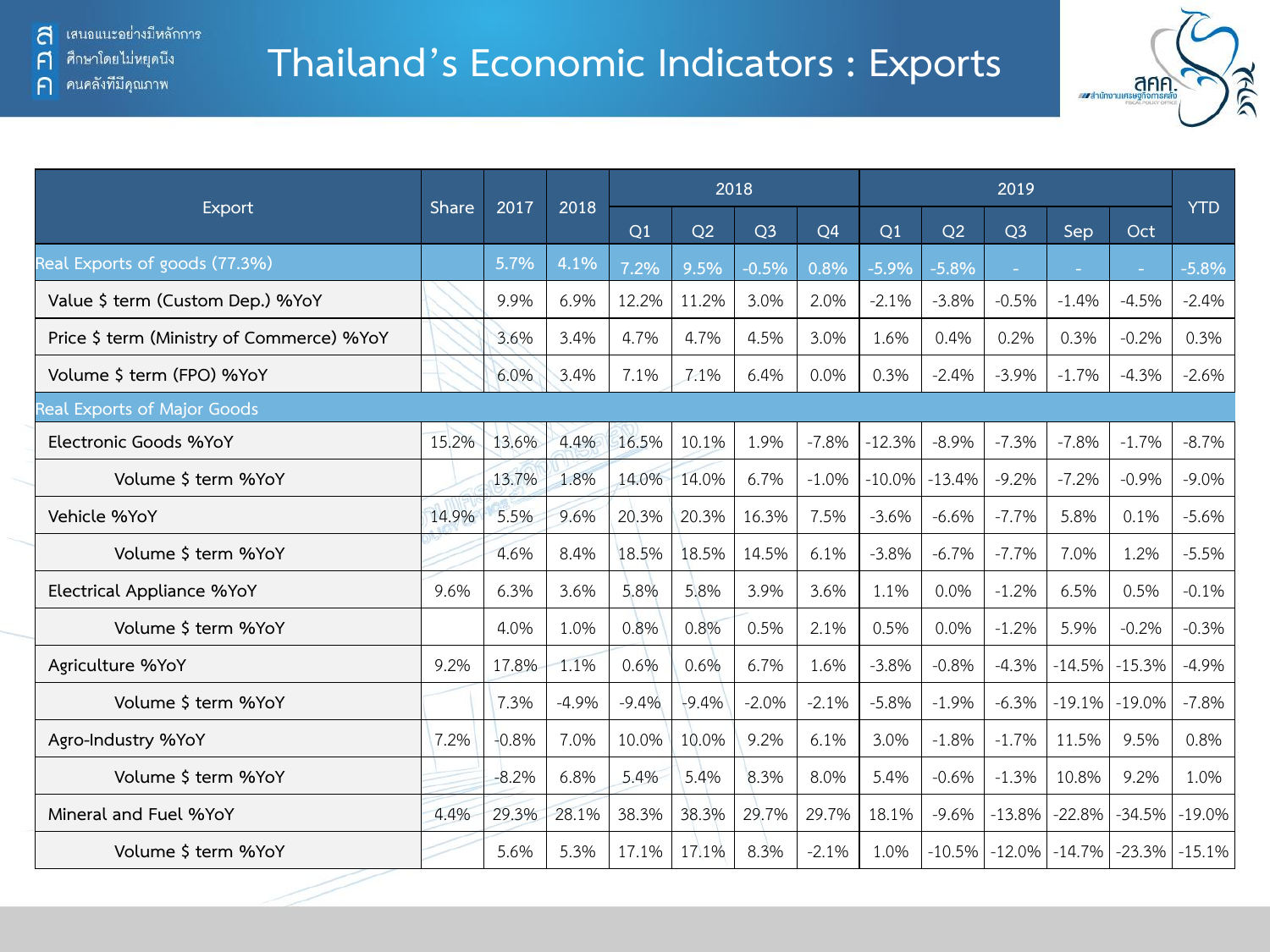#### ค คนคลังที่มีคุณภาพ

## **Exports by Destination**



|                     |        | 2017    |         |       |          | 2018           |                | 2019     |          |                |          |          |            |  |
|---------------------|--------|---------|---------|-------|----------|----------------|----------------|----------|----------|----------------|----------|----------|------------|--|
| Export              | Share  |         | 2018    | Q1    | Q2       | Q <sub>3</sub> | Q <sub>4</sub> | Q1       | Q2       | Q <sub>3</sub> | Sep      | Oct      | <b>YTD</b> |  |
| <b>Total Export</b> | 100.0% | 9.9%    | 6.9%    | 12.2% | 11.2%    | 3.0%           | 2.0%           | $-2.1%$  | $-3.8%$  | $-0.5%$        | $-1.4%$  | $-4.5%$  | $-2.4%$    |  |
| China               | 12.0%  | 24.0%   | 2.7%    | 4.1%  | 16.0%    | $-2.3%$        | $-4.8%$        | $-10.4%$ | $-9.1%$  | 2.8%           | 6.1%     | $-4.2%$  | $-5.5%$    |  |
| US.                 | 11.1%  | 8.5%    | 5.5%    | 9.1%  | 6.8%     | 0.1%           | 6.8%           | 32.1%    | 3.3%     | 7.7%           | 7.8%     | 4.8%     | 13.1%      |  |
| Japan               | 9.9%   | 7.7%    | 13.0%   | 24.9% | 11.3%    | 8.6%           | 8.2%           | $-1.8%$  | $-2.3%$  | 2.9%           | 2.4%     | 0.5%     | $-0.3%$    |  |
| <b>EU</b>           | 9.0%   | 8.1%    | 5.1%    | 11.0% | 11.2%    | 2.5%           | $-3.7%$        | $-6.8%$  | $-7.3%$  | $-5.6%$        | $-8.2%$  | $-8.8%$  | $-6.8%$    |  |
| Australia           | 5.1%   | 3.5%    | 2.9%    | 14.0% | 10.3%    | $-3.3%$        | $-7.4%$        | $-11.7%$ | $-7.5%$  | 12.1%          | $-3.7%$  | $-7.1%$  | $-2.9%$    |  |
| Vietnam             | 5.1%   | 22.9%   | 11.9%   | 18.7% | 6.7%     | 13.1%          | 10.0%          | 5.8%     | 2.7%     | $-14.1%$       | $-15.9%$ | $-16.8%$ | $-4.1%$    |  |
| Hong Kong           | 5.0%   | 7.2%    | 1.8%    | 1.4%  | 9.5%     | 2.8%           | $-6.3%$        | $-13.6%$ | $-5.1%$  | $-5.4%$        | $-10.8%$ | $-3.4%$  | $-7.6%$    |  |
| Malaysia            | 4.6%   | 7.4%    | 12.6%   | 15.5% | 12.6%    | 19.4%          | 3.6%           | $-3.3%$  | $-8.5%$  | $-17.8%$       | 1.0%     | $-3.9%$  | $-9.5%$    |  |
| Indonesia           | 4.1%   | 8.2%    | 15.9%   | 21.4% | 13.4%    | 19.4%          | 9.8%           | $-9.9%$  | $-18.9%$ | $-13.0%$       | $-13.1%$ | 3.3%     | $-12.2%$   |  |
| Singapore           | 3.7%   | 0.8%    | 13.6%   | 12.3% | $-7.6%$  | 24.9%          | 29.2%          | $-10.9%$ | 10.8%    | $-5.8%$        | 10.3%    | $-27.1%$ | $-5.5%$    |  |
| Middle East         | 3.4%   | $-1.8%$ | $-5.1%$ | 11.1% | $-10.3%$ | $-6.2%$        | $-13.7%$       | $-7.3%$  | $-8.3%$  | 2.4%           | $-2.4%$  | 3.7%     | $-3.7%$    |  |
| Philippines         | 3.1%   | 8.6%    | 13.9%   | 14.0% | 23.2%    | 23.6%          | $-2.8%$        | $-7.7%$  | $-17.4%$ | $-15.1%$       | 9.2%     | $-3.9%$  | $-12.6%$   |  |
| Africa              | 3.0%   | 10.9%   | 10.8%   | 21.3% | 22.4%    | 5.3%           | $-2.4%$        | $-4.6%$  | $-11.0%$ | $-12.8%$       | $-16.0%$ | $-9.8%$  | $-9.6%$    |  |
| India               | 3.0%   | 25.7%   | 17.8%   | 32.8% | 27.7%    | 14.3%          | $-0.4%$        | 1.3%     | 4.9%     | $-8.1%$        | $-10.9%$ | $-17.2%$ | $-2.1%$    |  |
| South Korea         | 2.0%   | 14.4%   | 6.0%    | 6.7%  | 12.3%    | 3.0%           | 1.6%           | $-6.6%$  | $-0.3%$  | $-10.3%$       | $-20.7%$ | $-1.1%$  | $-5.1%$    |  |
| Taiwan              | 1.6%   | 19.0%   | $-0.9%$ | 11.5% | 1.6%     | $-10.1%$       | $-5.3%$        | $-14.5%$ | $-6.3%$  | 10.0%          | 13.0%    | 23.4%    | $-1.4%$    |  |
| PS. ASEAN-9         | 27.1%  | 8.9%    | 14.9%   | 15.1% | 13.6%    | 21.8%          | 9.6%           | $-4.5%$  | $-5.9%$  | $-39.7%$       | $-6.7%$  | $-9.3%$  | $-16.5%$   |  |
| PS. ASEAN-5         | 15.5%  | 6.1%    | 13.6%   | 16.1% | 9.4%     | 20.2%          | 9.3%           | $-7.8%$  | $-8.7%$  | $-12.1%$       | 0.6%     | $-8.9%$  | $-9.5%$    |  |
| PS. Indochina-4     | 11.6%  | 12.9%   | 16.7%   | 13.8% | 19.9%    | 24.1%          | 9.9%           | 0.0%     | $-2.0%$  | $-16.2%$       | $-15.3%$ | $-9.9%$  | $-6.8%$    |  |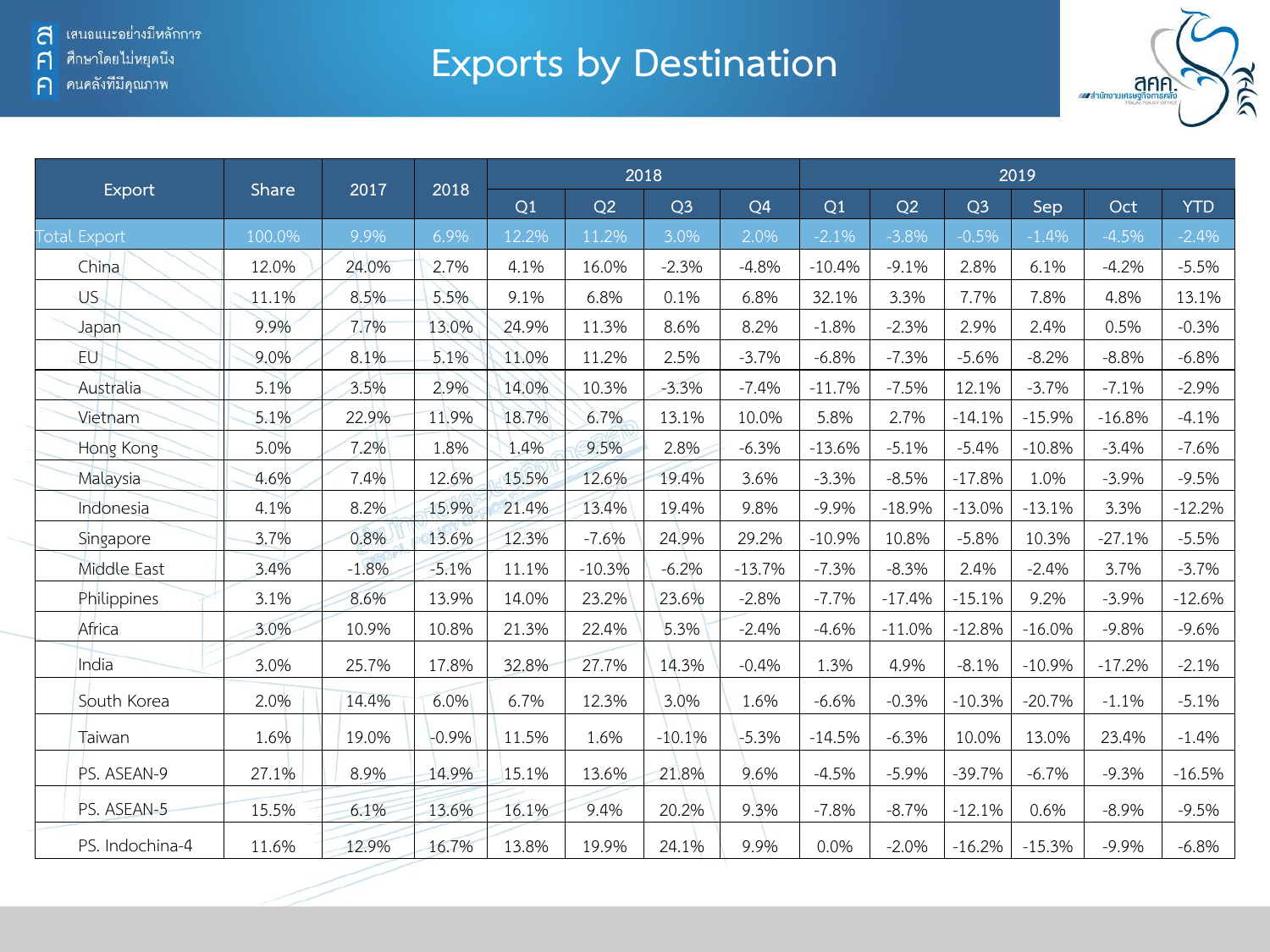#### **Thailand's Economic Indicators : Import**



| Import                                                |       | 2017<br><b>Share</b> | 2018  |       |       | 2018           |                | 2019    |         |                |          |          |            |  |
|-------------------------------------------------------|-------|----------------------|-------|-------|-------|----------------|----------------|---------|---------|----------------|----------|----------|------------|--|
|                                                       |       |                      |       | Q1    | Q2    | Q <sub>3</sub> | Q <sub>4</sub> | Q1      | Q2      | Q <sub>3</sub> | Sep      | Oct      | <b>YTD</b> |  |
| Real Imports of Goods (69.4%)                         |       | 7.4%                 | 8.1%  | 10.4% | 7.9%  | 9.9%           | 4.5%           | $-2.6%$ | $-3.4%$ |                |          |          | $-3.0\%$   |  |
| Value \$ term (Custom Dep.) %YoY                      |       | 14.1%                | 12.0% | 16.6% | 13.9% | 13.6%          | 4.8%           | $-1.2%$ | $-3.6%$ | $-6.1%$        | $-4.2%$  | $-7.6%$  | $-4.1%$    |  |
| Price \$ term (Ministry of Commerce) %YoY             |       | 5.5%                 | 5.6%  | 6.6%  | 7.2%  | 6.2%           | 2.7%           | 0.1%    | $-0.1%$ | $-0.2%$        | $-0.6%$  | $-1.4%$  | $-0.2%$    |  |
| Volume \$ term (FPO) %YoY                             |       | 8.1%                 | 6.1%  | 9.4%  | 6.3%  | 7.0%           | 2.0%           | $-1.3%$ | $-3.5%$ | $-5.9%$        | $-3.6%$  | $-6.3%$  | $-3.9%$    |  |
| <b>Import of Major Goods</b>                          |       |                      |       |       |       |                |                |         |         |                |          |          |            |  |
| Raw Materials %YoY                                    | 40.3% | 18.7%                | 9.7%  | 16.2% | 8.5%  | 16.9%          | $-2.1%$        | $-8.5%$ | $-3.0%$ | $-13.2%$       | $-5.4%$  | $-9.3%$  | $-8.5%$    |  |
| Volume \$ term %YoY                                   |       | 14.1%                | 5.1%  | 6.4%  | 3.9%  | 13.7%          | $-3.4%$        | $-5.2%$ | $-2.9%$ | $-14.9%$       | $-7.2%$  | $-10.6%$ | $-8.2%$    |  |
| Less Raw Gold %YoY                                    | 35.8% | 13.0%                | 10.6% | 15.5% | 10.2% | 10.1%          | 7.0%           | $-2.7%$ | $-2.8%$ | $-2.9%$        | $-2.6%$  | $-9.2%$  | $-3.5%$    |  |
| Volume \$ term %YoY                                   |       | 8.8%                 | 5.8%  | 5.7%  | 5.7%  | 5.4%           | 6.3%           | 1.8%    | $-2.6%$ | $-2.0%$        | $-2.3%$  | $-9.0%$  | $-1.8%$    |  |
| Capital Goods %YoY                                    | 25.8% | 8.0%                 | 5.2%  | 12.2% | 7.9%  | 0.0%           | 1.5%           | $-8.9%$ | $-5.2%$ | 0.8%           | $-0.8%$  | 3.1%     | $-3.7%$    |  |
| Volume \$ term %YoY                                   |       | 6.3%                 | 3.4%  | 9.1%  | 5.6%  | $-1.1%$        | 0.5%           | $-9.5%$ | $-6.1%$ | $-1.0%$        | $-2.7%$  | 1.0%     | $-4.9%$    |  |
| Capital Goods Excluding Aircraft, Ship and Train %YoY | 24.1% | 5.3%                 | 8.7%  | 9.3%  | 14.5% | 6.1%           | 5.4%           | 0.4%    | $-5.4%$ | $-2.7%$        | $-4.9%$  | $-4.7%$  | $-2.8%$    |  |
| Volume \$ term %YoY                                   |       | 3.5%                 | 6.7%  | 5.9%  | 12.1% | 4.8%           | 4.4%           | 0.0%    | $-6.3%$ | $-4.5%$        | $-6.9%$  | $-7.0%$  | $-4.0%$    |  |
| Fuel %YoY                                             | 16.6% | 25.6%                | 36.3% | 28.5% | 45.4% | 45.5%          | 27.4%          | 7.5%    | $-3.4%$ | $-10.9%$       | $-20.1%$ | $-28.5%$ | $-5.6%$    |  |
| Volume \$ term %YoY                                   |       | 0.4%                 | 9.0%  | 6.9%  | 9.1%  | 6.8%           | 12.8%          | 7.0%    | $-0.9%$ | 0.1%           | $-7.2%$  | $-13.8%$ | 0.4%       |  |
| Consumer Goods %YoY                                   | 11.1% | 6.4%                 | 10.0% | 11.0% | 13.8% | 6.9%           | 8.4%           | 0.5%    | $-1.4%$ | 9.1%           | 11.0%    | $-0.8%$  | 2.2%       |  |
| Volume \$ term %YoY                                   |       | 4.7%                 | 8.4%  | 7.6%  | 11.6% | 6.1%           | 8.2%           | 0.7%    | $-1.5%$ | 8.1%           | 10.0%    | $-1.8%$  | 1.9%       |  |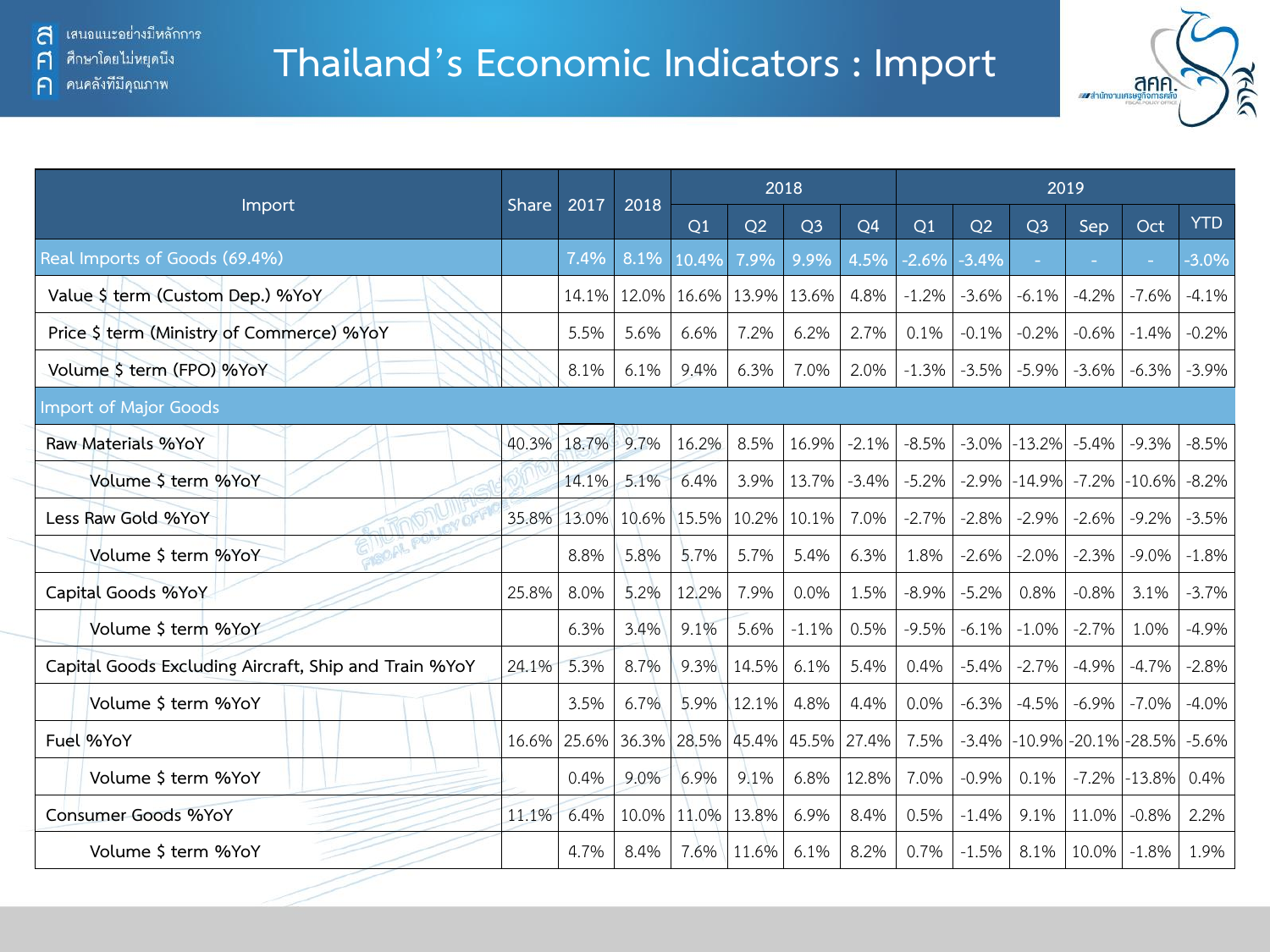

| Growth rate: %YoY                             |         | 2018     |          |                | 2018                            |                 |          |                       |                | 2019     |             |            |
|-----------------------------------------------|---------|----------|----------|----------------|---------------------------------|-----------------|----------|-----------------------|----------------|----------|-------------|------------|
| (Share of GDP)                                | 2017    |          |          | Q <sub>2</sub> | Q <sub>3</sub>                  | Q4              | Q1       | Q2                    | Q <sub>3</sub> | Sep      | Oct         | <b>YTD</b> |
| Agri-Sector Production (6.2%)                 | $3.7\%$ | 5.1%     |          |                | 6.8% 10.5% 3.2% 0.7% 1.7% -1.3% |                 |          |                       | 1.5%           |          |             | 0.6%       |
| Non-agri-sector production (94.4%)            | 4.1%    | $14.0\%$ | $ 4.8\%$ | 4.2%           | 3.1%                            | $ 4.0\% 2.9\% $ |          | 2.6%                  | 2.3%           |          |             | 2.6%       |
| - Manufacturing production (27.2%)            | $3.0\%$ | $3.0\%$  | 3.7%     | 3.1%           | 1.5%                            |                 |          | $ 3.5\% 0.6\% $ -0.2% | $-1.5%$        |          |             | $-0.3%$    |
| - Hotels and restaurants (6.1%)               | 5.1%    | 4.8%     | $5.7\%$  | 4.9%           | 4.2%                            | $ 4.4\% $       |          | $4.0\%$ 3.5%          | 3.8%           | $\sim$   |             | 3.8%       |
| Agricultural products (%YoY)                  | 6.3%    | 7.7%     |          |                | $9.4\%$   12.5%   11.0%         | 2.2%            | $0.8\%$  | $-2.4%$               | 1.1%           | 1.3%     | 1.2%        | 0.2%       |
| Manufacturing Production Index (MPI) (%YoY)   | 1.8%    | 3.6%     | 5.2%     | 4.5%           | 2.3%                            | 2.5%            | $-1.2\%$ | $-2.5%$               | $-4.2%$        | $-4.7\%$ | $-8.5\%$    | $-3.2\%$   |
| Thai Industries Sentiment Index (TISI) (%YoY) | 86.3    | 91.6     | 90.5     | 90.3           | 92.4                            | 93.2            | 95.2     | 95.1                  | 92.8           | 92.1     | 91.2        | 94.1       |
| Number of foreign inbound tourists (%YoY)     | 9.4%    | 7.3%     | 15.2%    | 8.1%           | 1.7%                            | 4.0%            | 2.1%     | 1.4%                  | 7.2%           |          | 10.1% 12.5% | 4.3%       |
| %gog SA / %mom SA                             |         |          | 14.7%    | 7.8%           | 1.6%                            | 4.6%            | 1.8%     | 1.3%                  | 7.3%           | 2.8%     | 2.6%        |            |